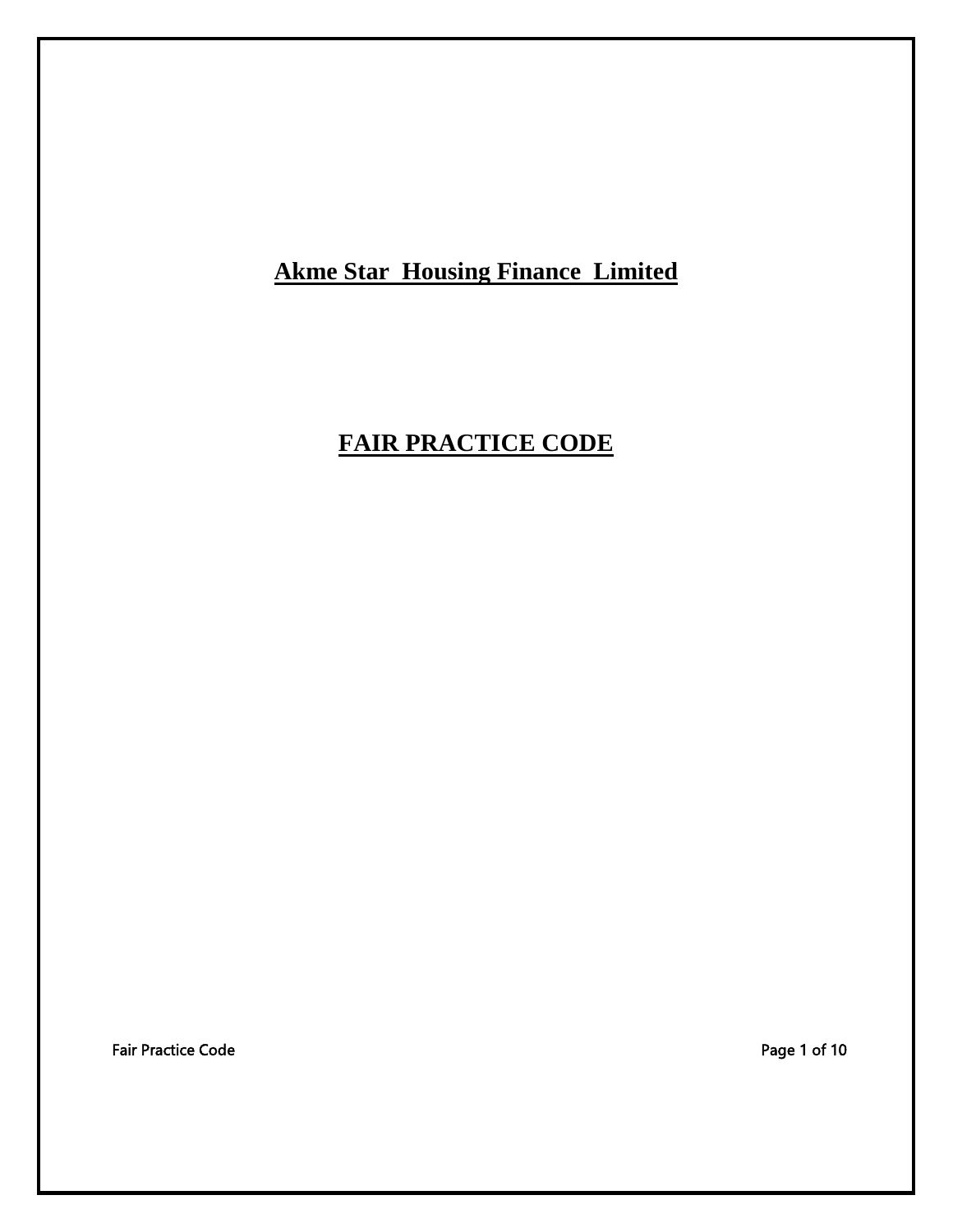#### **I. PREAMBLE**

The Fair Practice Code ("Code") has been formulated by the Company to promote transparency in its business practices and specifically with regard to the transactions between the institutions and the end users. This Code is in line with the "Guidelines on Fair Practices Code for HFCs" issued by the National Housing Bank.

# **II. OBJECTIVE**

This Code has been formulated by the Company to achieve the following objectives:

- $\Box$  To promote good and fair practices by setting minimum standards in dealing with customers;
- $\Box$  To increase transparency so that the customer can have a better understanding of the services that can be expected from the Company;
- $\Box$  To encourage market forces, through competition, to achieve higher operating standards;
- $\Box$  To promote a fair and cordial relationship between the Company and its customers; and
- $\Box$  To foster confidence in the housing finance system.

# **III. SCOPE**

This Code is applicable to all the Products and Services offered by the Company either across the counter, over the phone, by post, through interactive electronic devices, on the internet or by any other method at any of its offices.

#### **IV. POLICY**

#### **1. Transparency**

The Company shall stay committed to act in a fairly, reasonably and in a transparent manner in all dealings with its customers, by ensuring that:

- a) The Company meets the commitments and standards of this Code for the products and services offered by it and in the procedures and practices that its staff follows;
- b) The products and services of the Company meet all the relevant laws and regulations in letter and spirit.
- c) The dealings with its customers are based on the ethical principles of integrity and transparency.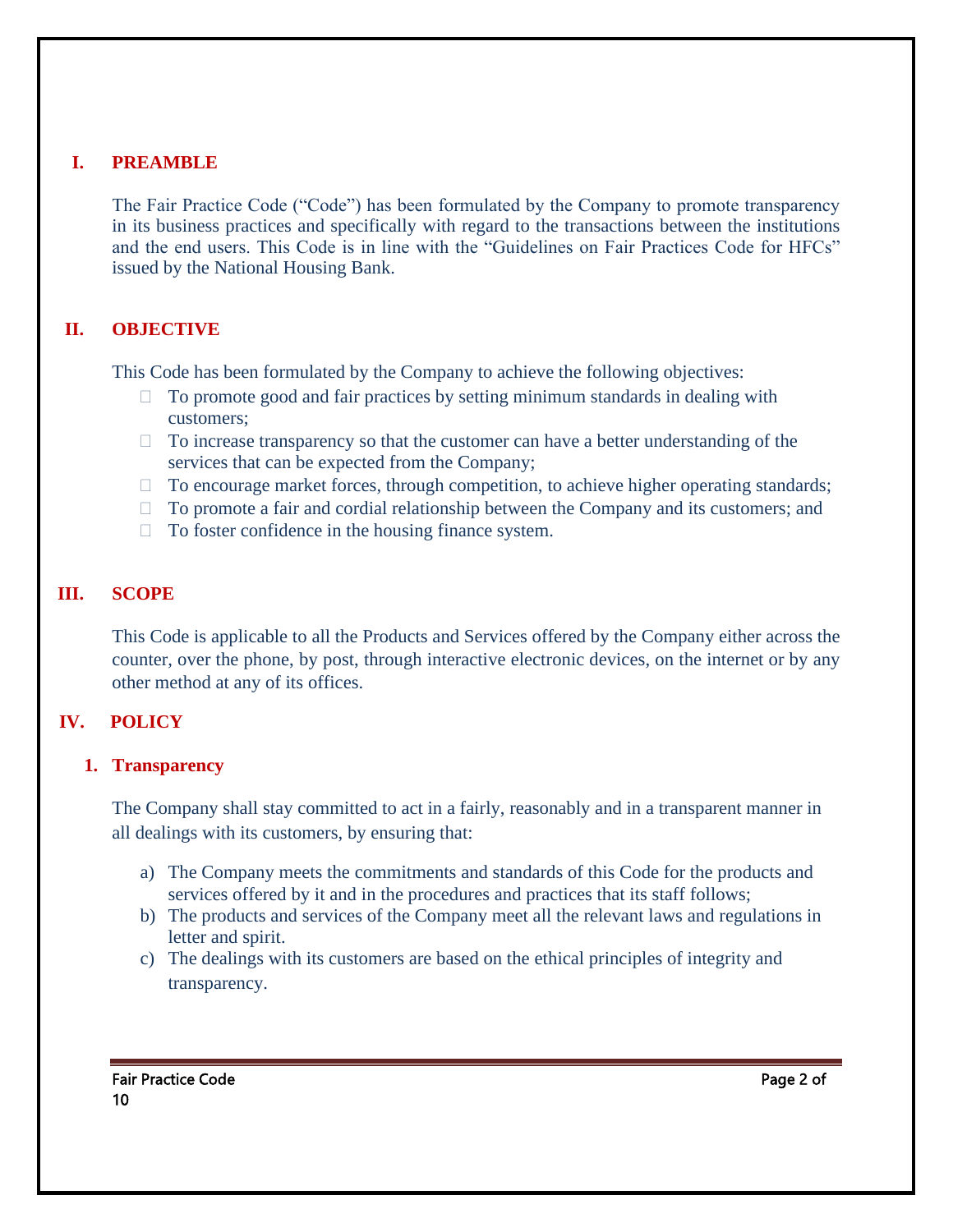#### **2. Advertising, Marketing and**

#### **Sales** The Company shall:

- a. Ensure that all advertising and promotional material(s) are clear, and not misleading.
- b. Ensure that any advertising in any media and promotional literature that draws attention to a service or product of the Company and includes a reference to an interest rate, shall also indicate whether other fees and charges will apply and that full details of the relevant terms and conditions, if any, shall be made available on request.
- c. Endeavour to provide the information on interest rates, common fees and charges through putting up notice(s) at its branches/offices; through telephone or help-line; on company's website; through designated staff/ help desk or by providing service guide / tariff schedule.
- d. In case of availing third party services for providing support services, the Company shall ensure that such third parties handle customer's personal information (if any available to such third parties) with the same degree of confidentiality and security as the Company would.
- e. Communicate to the customers, from time to time, on various features of the products availed by them. Information about the other products/services or promotional offers in respect of its products/services of the Company may be conveyed to customers only if he / she has given his / her consent to receive such information / service, including, by way of an email or by registering for the same on the Company's website or on customer service number of the Company.
- f. Ensure that the Code of Conduct for the Direct Selling Agencies (DSAs) whose services are availed by the Company to market products / services, amongst other matters, specifically requires the DSAs to identify themselves while approaching a customer for selling the products personally or via phone.
- g. Ensure that in the event of receipt of any complaint from the customer that the Company's representative/ courier or DSA has engaged in any improper conduct or acted in violation of this Code, appropriate steps shall be initiated to investigate and handle the complaint and to make good the loss caused, if any.

#### **3. Loans**

#### **3.1 Loan Application and Processing**

a. The Company shall endeavour at all times to guide its customers about the process and procedures to be followed for availing a loan. It may provide an indicative list of documents required to be submitted along with the loan application form.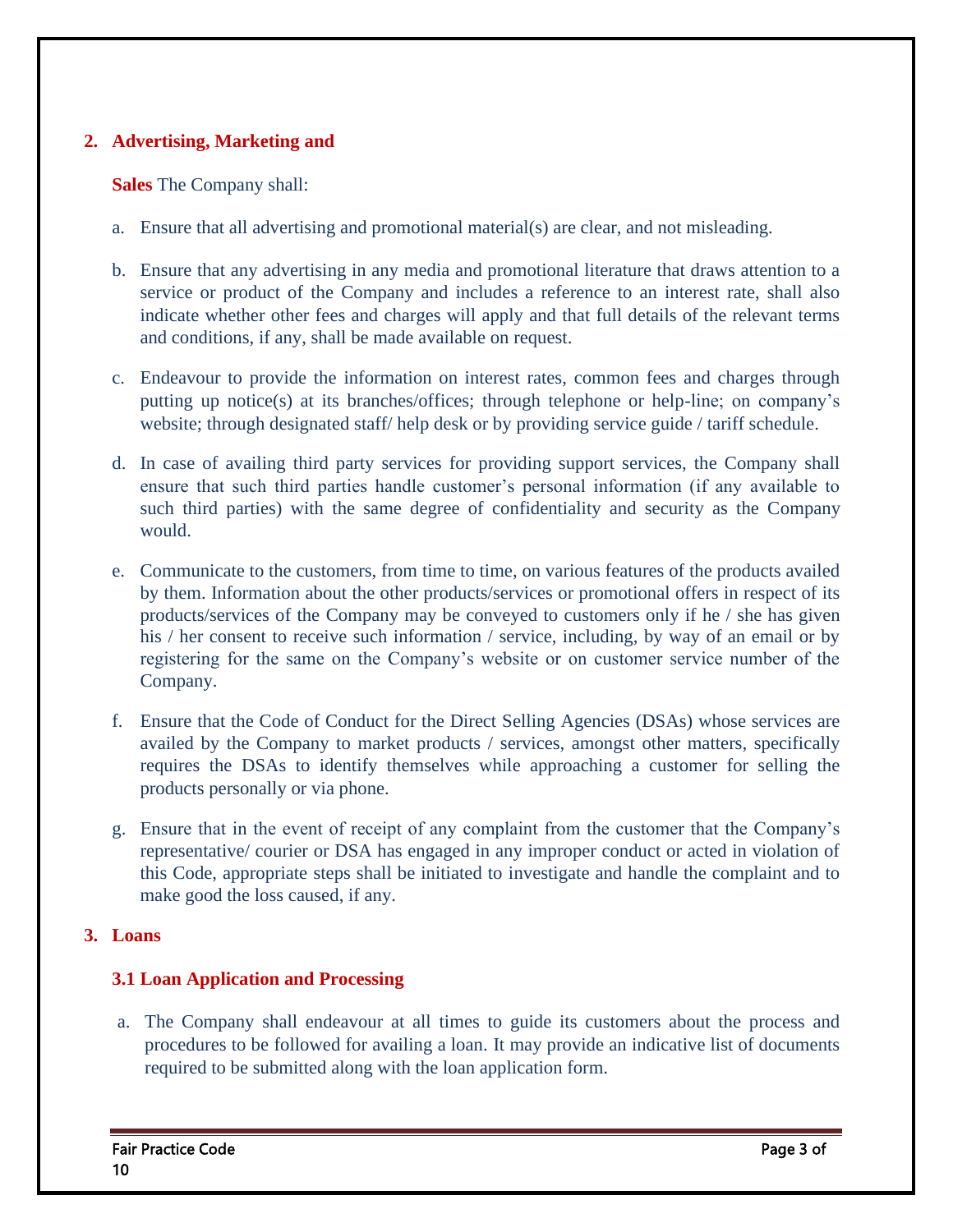- b. The Company shall ensure to provide such information which affects the interest of the customer, to the customer in order to make a meaningful comparison with the terms and conditions offered by other housing finance companies and take an informed decision.
- c. The Company shall disclose to the customer all information pertaining to:
	- Fees/ charges payable for processing the loan application,
	- **•** The amount of fees refundable if loan amount is not sanctioned / disbursed,
	- Pre-payment options and charges, if any;
	- Penalty for delayed repayment, if any;
	- Conversion charges for switching loan from fixed to floating rates or vice-versa
	- Existence of any interest re-set clause and any other matter which affects the interest of the borrower.

The Company would disclose "all in cost" inclusive of all charges involved in processing / sanction of loan application in a transparent manner. It would also be ensured that such charges/fees are non-discriminatory.

- d. Standard schedule of fee/ charges relating to the loan application will be made available to all the prospective customers in a transparent manner.
- e. An acknowledgment for receipt of complete and duly filled application form alongwith the requisite documents shall be provided to the customers, which may include the time – frame within which the loan application will be disposed of by the Company.
- f. However, the Company shall ensure that all loan applications are disposed of within a period of 4 weeks from the date of receipt of duly completed loan applications i.e. with all the requisite information/papers.

#### **3.2 Loan Appraisal and its terms/conditions**

- a. All the necessary information/documents will be collected at the time of loan application, however, the customers will be informed that he/she will be contacted immediately, if any additional information or discussion is required, for processing of the loan application;
- b. In accordance with the Company's prescribed risk based assessment procedures, each loan application will be assessed independently on merit, upon scrutiny of all the information/documents required for verifying the title of the property, identity of the person, the security to be offered, including guarantees.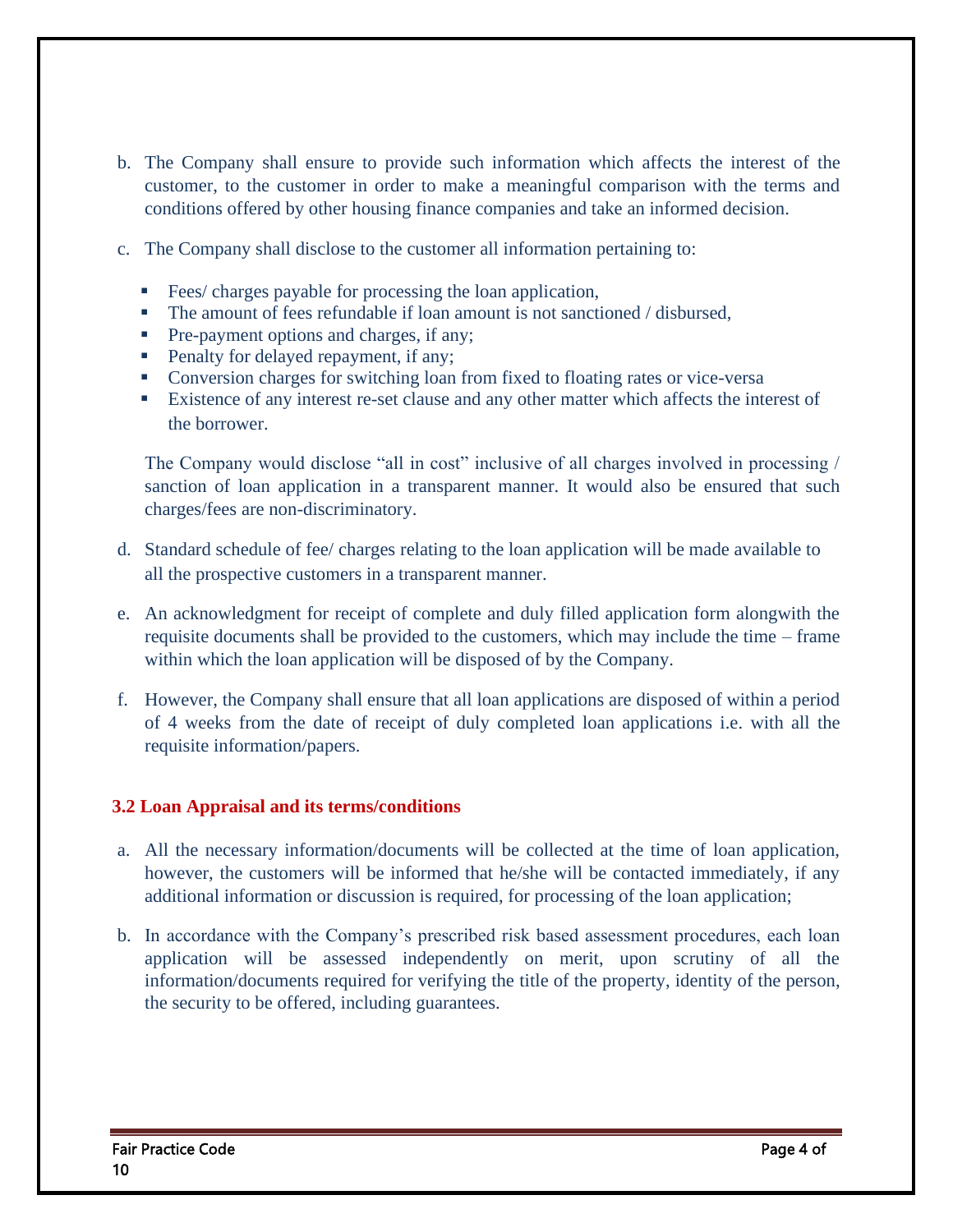- c. The sanction of credit limit along with the terms and conditions including the annualized rate of interest, method of application, EMI structure etc. will be conveyed to the customer in writing and customer's acceptance of such terms and conditions will be obtained in writing.
- d. A copy of the Loan agreement along with a copy of each enclosure's quoted in the loan agreement will be furnished to the customer at the time of the sanction/disbursement of loans.

#### **3.3 Rejection of Loan Application**

a. In case of rejection of the loan application, the Company shall communicate to the applicant the reason(s) for rejection in writing.

#### **3.4 Loan Disbursement**

- a. Disbursement of loan sanctioned is to be made immediately on complete compliance of the terms and conditions including execution of loan agreement governing such sanction and should be made in accordance with the disbursement schedule mentioned in the loan agreement/sanction letter.
- b. Customers would be informed incase of any change in the terms and conditions , including interest rate and service charges, disbursement schedule, prepayment charges, if any, other applicable fees or charges, etc. either by way of personal intimation, email, notice on the Branch office etc. The Company will ensure that all changes in the interest rates and service charges will be effected prospectively.

Consequent upon such changes, the customers will be informed if any supplemental deed, document or writing is required to be executed.

- c. If any such change is to the disadvantage of the customer, he/she may within 60 days and without notice close his / her account or switch it without having to pay any extra charges or interest.
- d. Before taking a decision to recall / Accelerate Payment or performance under the Agreement or seeking Additional Securities, the Company shall give Notice to Borrowers in consonance with the Loan Agreement.

#### **3.5 Repayment of Loan amount**

a. The Company shall release the securities on repayment of all dues or on realization of the outstanding amount of loan subject to any legitimate right or lien for any other claim that the Company may have against borrower. If such right of set off is to be exercised, the borrower shall be given a notice about the same with full particulars about the remaining claims and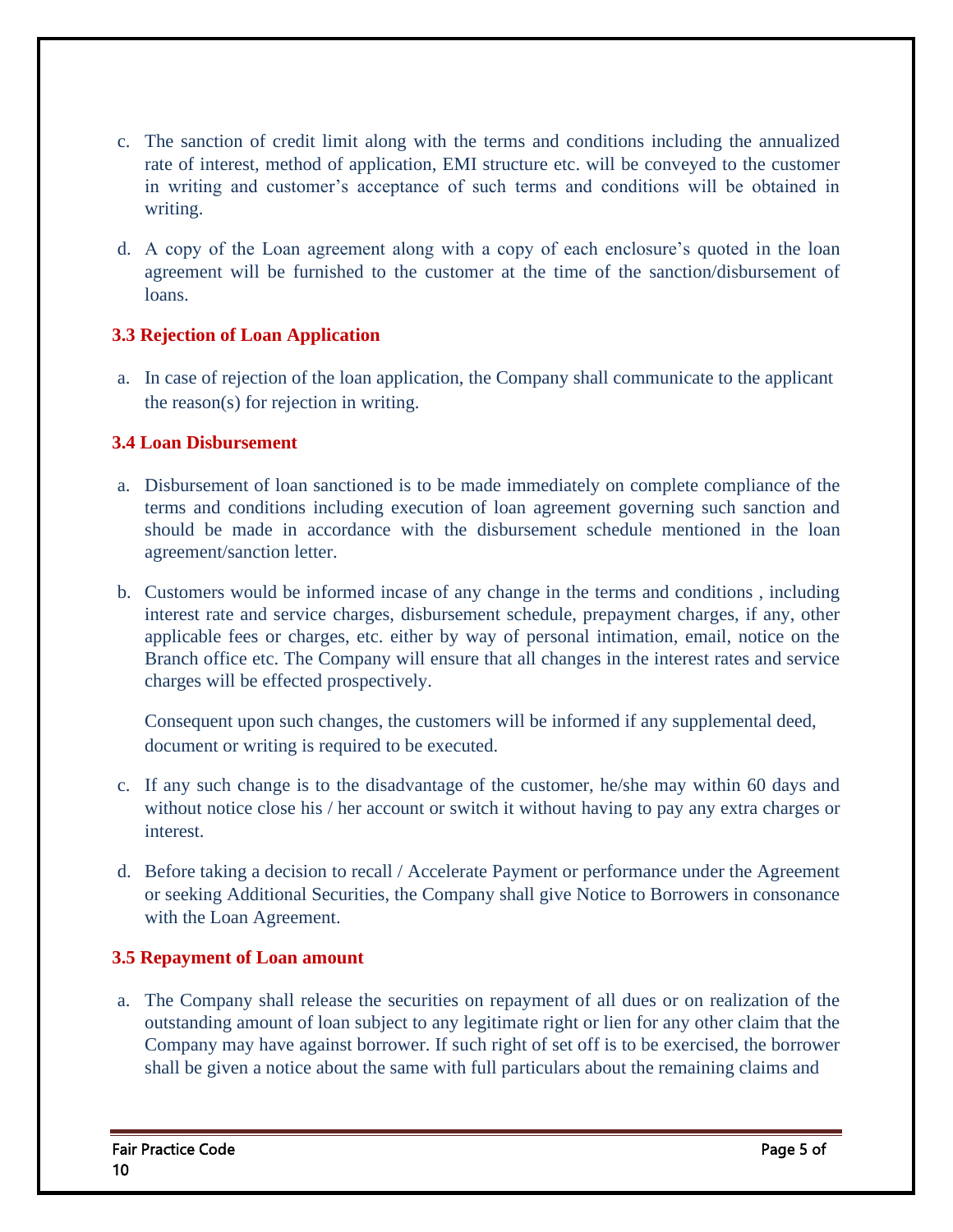the conditions under which the Company is entitled to retain the securities till the relevant claim is settled /paid.

#### **4. Guarantors**

When a person considers to be a Guarantor for a Loan availed from the Company, he / she shall be informed about:

- a. Letter/ Deed of Guarantee stating the terms of his / her liability as a Guarantor;
- b. The amount of Liability he / she will be committing to the Company.
- c. Circumstances in which the Company will call him / her to pay up his / her Liability.
- d. Whether the Company will have recourse to his / her other monies in the Company if he / she fails to pay up as a Guarantor.
- e. Whether his / her Liabilities as a Guarantor are limited to a specific quantum or are they unlimited.
- f. The time and circumstances in which his / her Liabilities as a Guarantor will be discharged as also the manner in which the Company will notify him / her about this.
- g. Any material adverse change/s in the Financial Position of the customer (borrower) to whom he / she stands as a Guarantor.

#### **5. Privacy and Confidentiality**

The Company shall treat all the personal information of the customers (including the Customers whose loan accounts are closed) as private & confidential and shall be guided by the following principles and policies. The Company shall inform the customers the extent of his / her rights under the existing legal framework for accessing the personal records that the Company holds about him /her and shall not reveal information or data relating to their accounts to anyone, including group companies/ entities in the group, other than in the following exceptional cases :

- If the information is to be given by law;
- **•** If there is a duty towards the public to reveal the information;
- If the Company's interest requires it to give the information (for example, to prevent fraud) but the same will not be used by the Company as a reason for giving the information about the customer or customer's accounts to anyone else, including other Companies in the group, for marketing purposes;
- **•** If the customer asks the Company to reveal the information, or with his / her permission by way of acceptance to the terms and conditions of the loan agreement or otherwise, to provide such information to the group companies where the Company has tie-up arrangements for providing other financial service products;
- If any Court / regulatory/enforcement authorities so direct or require under any law/act.
- **•** The Company will not use customer's personal information for marketing purposes unless the customer has specifically authorized the Company to do so.

#### **6. Credit Reference Agencies**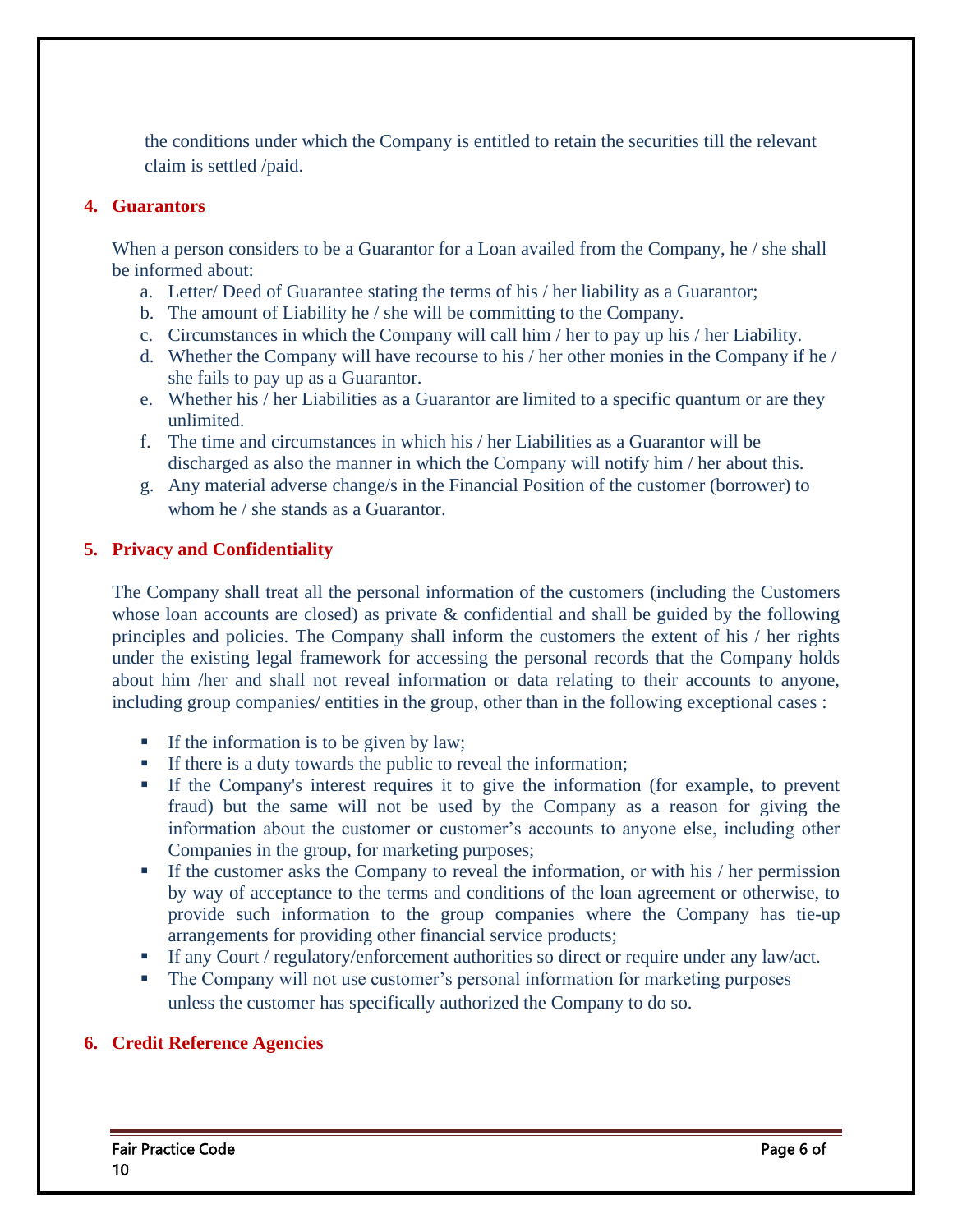At the time of opening a new account, the Company will pass the customer's account details to credit reference agencies and may undertake other checks, as may be required, in this regard.

The Company may provide information to credit reference agencies about the personal debts, the customer owes to the Company if:

- a. He/she have fallen behind with the payments
- b. The amount owed is not in dispute; and
- c. He /she have not made satisfactory proposal for repaying the debt, following the Company's formal demand.

In these cases, the Company shall intimate the customer in writing its plan to give information about the debts he/she owes to the credit reference agencies. At the same time, the Company shall explain to the customer the role of the credit reference agencies and the effect the information they provide can have on their ability to get credit.

Other information about the customer's account may be given by the Company to the credit reference agencies, if he/she has given the consent to do so.

The Company shall provide the customer with a copy of the information which the Company has given to the credit reference agencies about the customer, if so demanded by him/ her.

#### **7. Collections and Recovery**

- a. The Company will ensure to explain it's the customer(s) at the time of giving loan, the repayment process by way of amount, tenure and periodicity of repayment. However, if the customer does not adhere to repayment schedule, a defined process in accordance with the laws of the land shall be followed for recovery of dues. The process will involve reminding the customer by sending him/her notice or by making personal visits and / or repossession of security, if any.
- b. ASHFL staff or any person authorized to represent the company in collection of dues or/and security repossession shall identify himself / herself and display the authority letter issued by the ASHFL and upon request, display his/her identity card issued by the ASHFL or under authority of the ASHFL. The company shall provide the customers with all the information regarding dues and shall endeavor to give sufficient notice for payment of such dues.
- c. The employees/authorized representative of the Company in the process of collection or / and security repossession should follow the below guidelines :
	- i. Customer would be contacted ordinarily at the place of his / her choice and in the absence of any specified place at the place of his / her residence and if unavailable at his / her residence, at the place of business / occupation.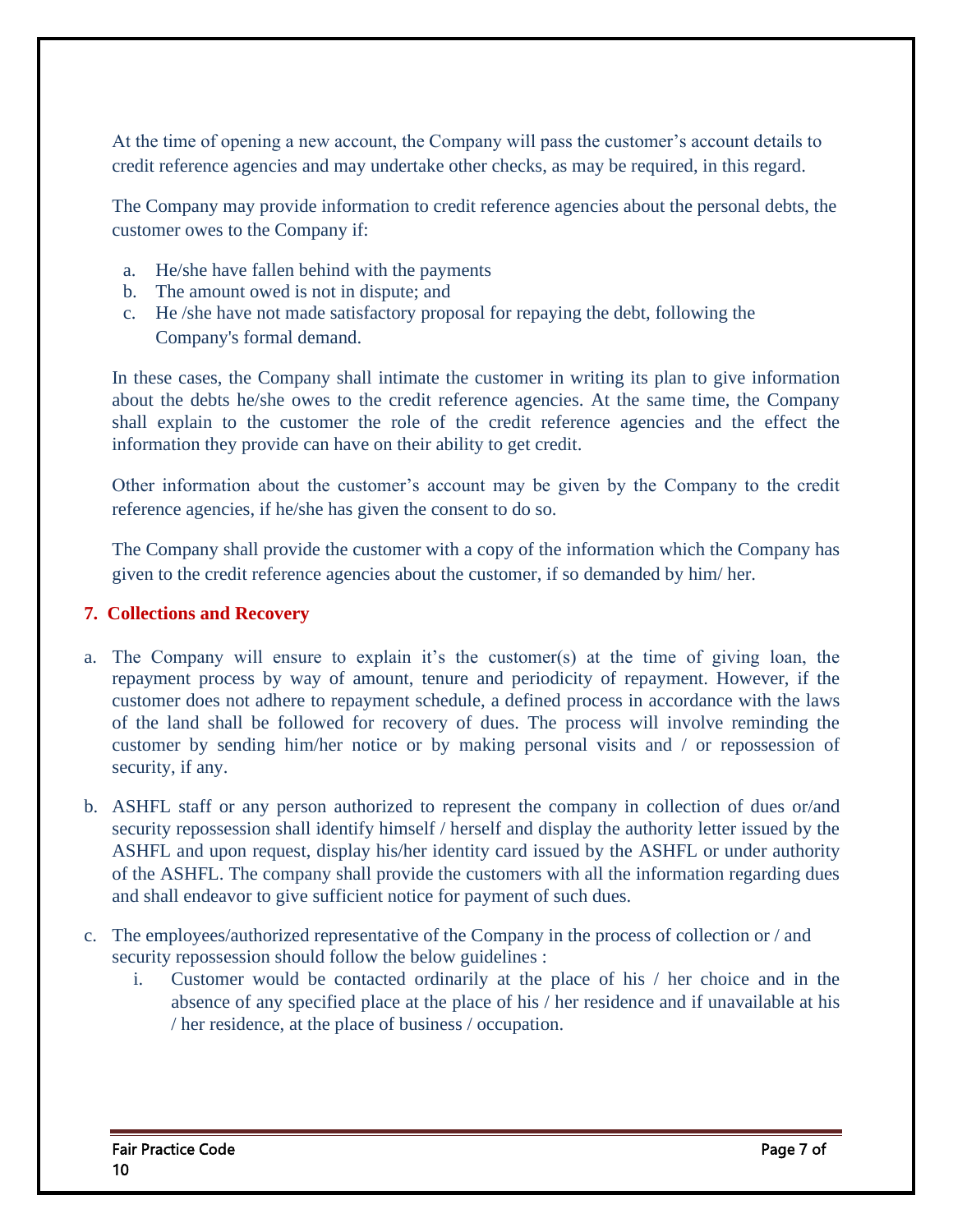- ii. Identity and authority to represent the Company should be made known to the customer at the first instance.
- iii. Customer's privacy should be respected.
- iv. Interaction with the customer shall be in a civil manner
- v. Company's representatives shall contact the customers between 0700 hrs and 1900 hrs, unless the special circumstances of the customer's business or occupation require otherwise.
- vi. Customer's request to avoid calls at a particular time or at a particular place shall be honored as far as possible.
- vii. Time and number of calls and contents of conversation would be documented.
- viii. All assistance should be given to resolve disputes or differences regarding dues in a mutually acceptable and in an orderly manner
- ix. During visits to customer's place for dues collection, decency and decorum should be maintained.
- x. Inappropriate occasions such as bereavement in the family or such other calamitous occasions should be avoided for making calls/visits to collect dues.

#### **8. Complaints and Grievances**

- a. The Company has in place proper systems and procedure for receiving, registering and disposing of complaints and grievances of its customers.
- b. The customer may write or call the Branch Operations Manager of the business location where he / she has his / her account clearly stating the nature of grievance along with necessary documents, if any, and the customer will be provided a Complaint Reference Number.
- c. Complaints received in writing from a customer shall be acknowledged / responded within a week. The acknowledgement will contain the name  $\&$  designation of the official who will deal with the grievance. If the complaint is relayed over phone at Company's designated telephone helpdesk or customer service number, the customer shall be provided with a complaint reference number and be kept informed of the progress within a reasonable period of time

After examining the matter, we shall send the customer the Final Response or explain why it needs more time to respond and shall endeavor to do so within 7 working days.

The customers may also write/approach to the Central Customer Care

Team. By Letter: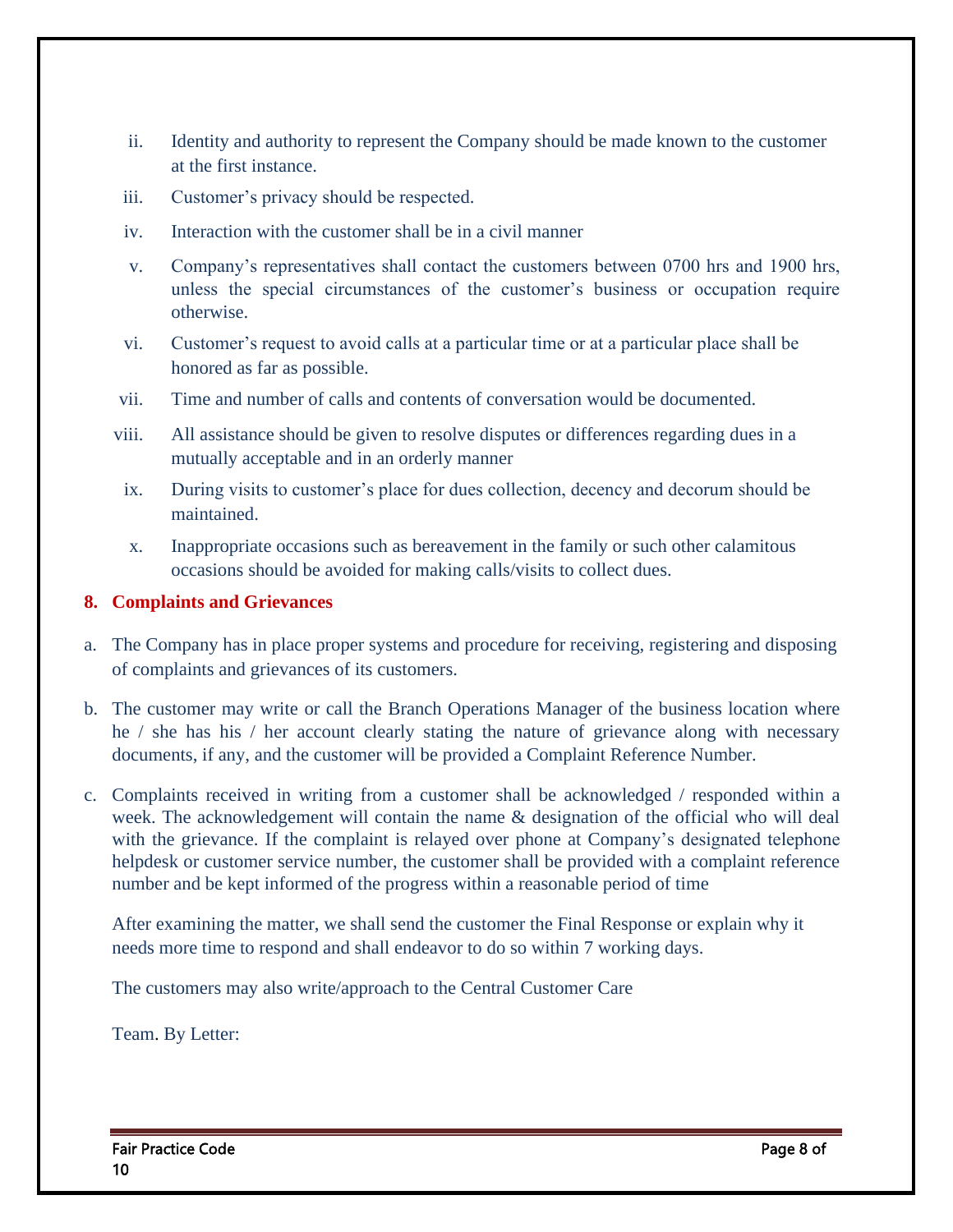### **ASHFL Customer Care 4-5 Subcity Centre, 2nd Floor, Savina Circle, Udaipur – 313002 By e-mail – akmestarhousing@yahoo.com Customer Care No. : 0294-2489501-03**

It is advised to the customers to provide Loan details and the details of the matter in brief for quick redressal.

Incase the response is unsatisfactory the customers may approach the Customer Redressal Officer. The details are as under:

**Mr. Ashish Jain – M.D. 4-5 Subcity Centre, 2nd Floor, Savina Circle, Udaipur – 313002 . Tel No.: 9929962723 Email: ashishjain1811@gmail.com**

In case the customer does not get the response in reasonable time or is not satisfied with the reply of the company he/she may approach the Complaint Redressal Cell of National Housing Bank by lodging its complaint in online mode at the link [https://grids.nhbonline,org.in](https://grids.nhbonline,org.in/) Or in offline mode by post in prescribed format available at the given link at the following address.

# **National Housing Bank Department of Regulation and Supervision (Complaint Redressal Cell) 4th Floor, Core 5-A, India Habitat Centre, Lodhi Road, New Delhi – 110003.**

- **9. Other general provisions**
	- a. The Company would refrain from interference in the affairs of the borrower except for what is provided in the terms and conditions of loan sanction documents (unless new information, not earlier disclosed by the borrower, has come to the notice of the ASHFL as lender). However this does not affect the Company's right of recovery and enforcement of security under Law.
	- b. The Company shall ensure that there is no discrimination in extending its products, services, facilities.etc. including loan facilities to the visually impaired person / physically challenged person on the grounds of any such disability. Further, it shall ensure to render all the possible assistance to the visually impaired person (s) for availing various products/services offered by the Company.
	- c. The Company will not discriminate on the other grounds such as race, gender, caste or religion in its lending policy and activity. However, this does not preclude the Company from instituting or participating in the schemes framed for different sections of the society.

#### Fair Practice Code **Page 9 of** Page 9 of 10